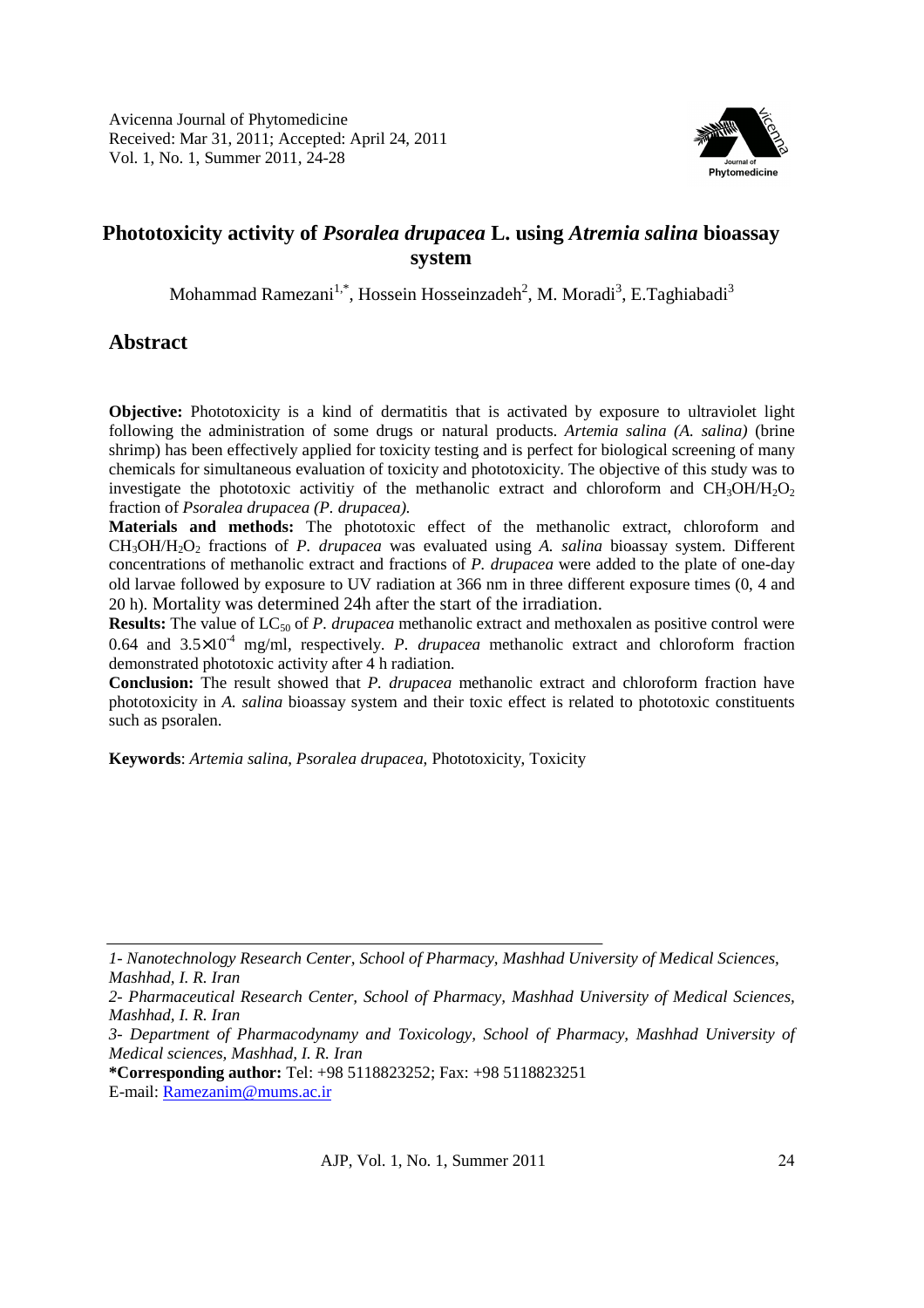# **Introduction**

*Psoralea drupacea* Bunge (*Papilionaceae*) is one of *Psoralea* species which is found in northeast of Iran. Many members of the *Psoralea* species contain medicinally-active components including isoflavones (Shinde et al.,, 2010), terpenoid, drupanin and drupenin (Backhouse et al., 2001; Chena et al., 2007), angelicin (Jakobs and Piette 1994), bergapten, iso-bergapten, xanthotoxin, umbelliferone and sphondin (Nikonov and Artamonova 1993), daidzein (Shinde et al., 2010), bakuchiol (Backhouse et al., 2001), plicatin B (Mitscher et al., 1996) and furocoumarins such as psoralen, isopsoralen and psoralidin which are the most extensive secondary metabolites in these plants (Backhouse et al., 2001; Chena et al., 2007; Xiao et al., 2010). Many members of *Psoralea* species are used to treat aging symptoms, seasonal affective disorders (by inhibiting of hepatic melatonin metabolism), depression (Chena et al., 2007), osteoporosis (Xina et al., 2010), wounds, stomach ailments, fever (Backhouse et al., 2001), asthma, cough, nephritis, vitiligo, and calvities (Liu et al., 2004). Recent pharmacological studies on *P. drupacea* have shown antidepressant properties (Chena et al., 2007), glycosidase inhibitory activity (Oh et al., 2010) antioxidant effect (Xiao et al., 2010), antiviral and antitumor activities (Liu et al., 2004), estrogenic activities (Lim et al., 2011), antimicrobial effects, anti-inflammatory and antipyretic activities (Backhouse et al., 2001; Khatune et al., 2004). Furocoumarins such as psoralens are naturally occurring phototoxic constituents found in several plants including the species of *Psoralea* (Liu et al., 2004). These phototoxic agents can cross-links pyrimidine-base pairs in DNA that is the basis for their biological effect leading to some activities, such as inhibition of DNA replication (Walter et al., 1982). Furthermore, furocoumarins can induce production of singlet oxygen

(oxygen radicals) which can react with proteins rendering them inactive (Frederiksent and Nielsen 1989). Furocoumarins can be harmful and induce eczema and dermatologic reaction which result from exposure to ultraviolet (UV) light followed by touching the plant material (Ojala et al., 1999; Chobot et al., 2006). With careful monitoring, some of the phototoxic compounds have been used as chemotherapeutic agents (PUVA) in the treatment of different skin disorder such as recalcitrant palmoplantar pustolosis, lichen planus, cutaneous mastocytosis, alopecia areata, repigmentation in vitiligo, mycosis fungoides and especially psoriasis (Frederiksent et al., 1989).

*A. salina* (brine shrimp) has been effectively used for toxicity testing; therefore it seemed to be applicable for the initial biological screening of many samples for simultaneous detection of both toxicity and phototoxicity (Ojala et al., 1999). Phototoxicity is a kind of dermatologic reaction that is activated by exposure to ultraviolet light following the administration of different types of drugs or natural products (Magne et al., 2010). Hence, it can be helpful to develop a rapid, simple and inexpensive procedure to test it.

As *P. drupacea* contains some phototoxic constituents such as psoralen, in this study the phototoxicity of the methanolic extract and chloroform fraction of *P drupacea* using *A. salina* bioassay system was evaluated.

## **Material and method Plant**

Aerial parts of *P. drupacea* were collected from northen region of Mashhad, in July and identified by M.R. Joharchi. A voucher specimen was deposited at the Herbarium of School of Pharmacy, Mashhad University of Medical Sciences, Iran.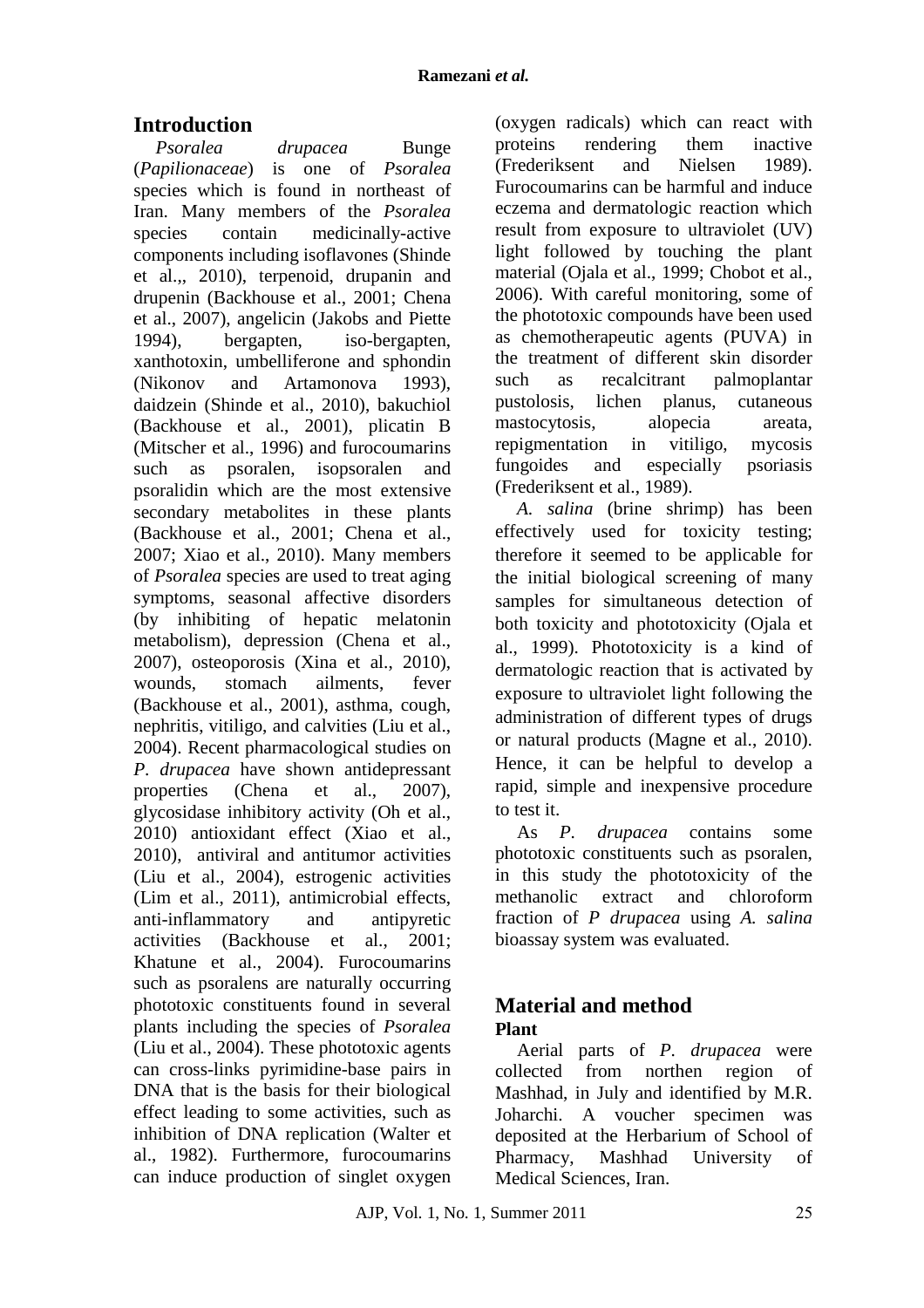### **Preparation of Extract**

The aerial parts of *P. drupacea* were cleaned, dried in shadow and powdered by mechanical grinder. Then, the aerial parts powder (100 g) was defatted with petroleum ether using the Soxhlet apparatus for a period of 3 days. For the methanolic extract, powder was subsequently macerated in methanol, three times and for 3 days and the mixture was subsequently filtered and concentrated under reduced pressure at 40 °C. The residue was suspended in saline solution and sonicated for 20 min. The concentrated extract was then fractionated with an equal volume of chloroform or  $CH<sub>3</sub>OH/H<sub>2</sub>O$ , three times, to give two fractions containing nonpolar and polar compounds, respectively.

### **Artemia assay**

The experiment is based on the modification of methods developed by Ojala et al., (Ojala et al., 1999). Briefly, the dried brine shrimp *(A. salina,* local market) were placed in saline solution (artificial seawater, g/L) included NaCl 27 g,  $MgCl<sub>2</sub>6H<sub>2</sub>O<sup>-4</sup>$  g, KCl 0.5 g, CaCl<sub>2</sub>.2H<sub>2</sub>O 1 g, MgSO<sub>4</sub>.7H<sub>2</sub>O 2.39 g and NaHCO<sub>3</sub> 0.1 g in distilled water, pH 8 to 9 and were illuminated with lamp (1000-4000 lux) for 1 hour. Then, eggs were incubated for 24 hours at  $25^{\circ}$ C in dark. The hatched larvae were used as such in phototoxicity bioassay method [9].Fifty microliters of one-day old larvae of *A. salina* was pipetted into 24 well plates  $(5-15)$  larvae per well). Different concentrations (0.1, 0.2, 0.4, 0.6, 0.8 and 1 mg/ml) of methanolic extract of *P. drupacea* and chloroform or  $CH_3OH/H_2O$  fractions at concentration of 1 mg/ml were added to the plate. Methoxalen and saline solution were considered as a positive and negative control, respectively. In each case, three replicates of each concentration were assayed. 15 minutes after adding all solutions and suspensions into the plates, the larvae were exposed to UV radiation at 366 nm (DESAGA, Germany) at a distance of 30 cm at 25-30 ˚C. The plates were covered to prevent the solution from evaporation. Three different radiation times (0, 4 and 20 h) were used in each test. The control set of larvae were kept in dark. Mortality was determined 24h after the start of the irradiation.

### **Statistical analyses**

The  $LC_{50}$  values and 95% confidence intervals (CI) were calculated by using Litchfield and Wilcoxin П program from PHARM/PCS Version 4.2 software. The analyses were performed by GraphPad Prism.

## **Results**

Phototoxic activity of the methanolic extract, chloroform and  $CH_3OH/H_2O_2$ fraction of *P. drupacea* was studied by *A. salina* bioassay test. In the absence of radiation (0 h) *P. drupacea* methanolic extract did not induce phototoxicity in any concentrations while methoxalen demonstrated phototoxicity at the highest concentration. *P. drupacea* methanolic extract at the highest concentration and methoxalen induced 100% mortality in *A. salina* after 4 h radiation. Also 100% mortality was observed at all concentrations of extract, positive and negative controls after 20 h radiation. The extracts did not show any toxicity in *A. salina* in the absence of UV radiation after 20 h. The LC<sub>50</sub> value of *P. drupacea* methanolic extract was 0.64 mg/ml, (95% CI, 0.4965 to 0.8246), after 4 h of radiation. The  $LC_{50}$  value of methoxalen was  $3.5 \times 10^{-4}$  mg/ml, (95% CI,  $1.75 \times 10^{-4}$ to  $7.03\times10^{-4}$ ), after 4 h radiation. The result of phototoxicity tests of *P. drupacea* methanolic extract is shown in Figure 1. The result of phototoxicity tests of methoxalen is shown in Figure 2. The results of chloroform fraction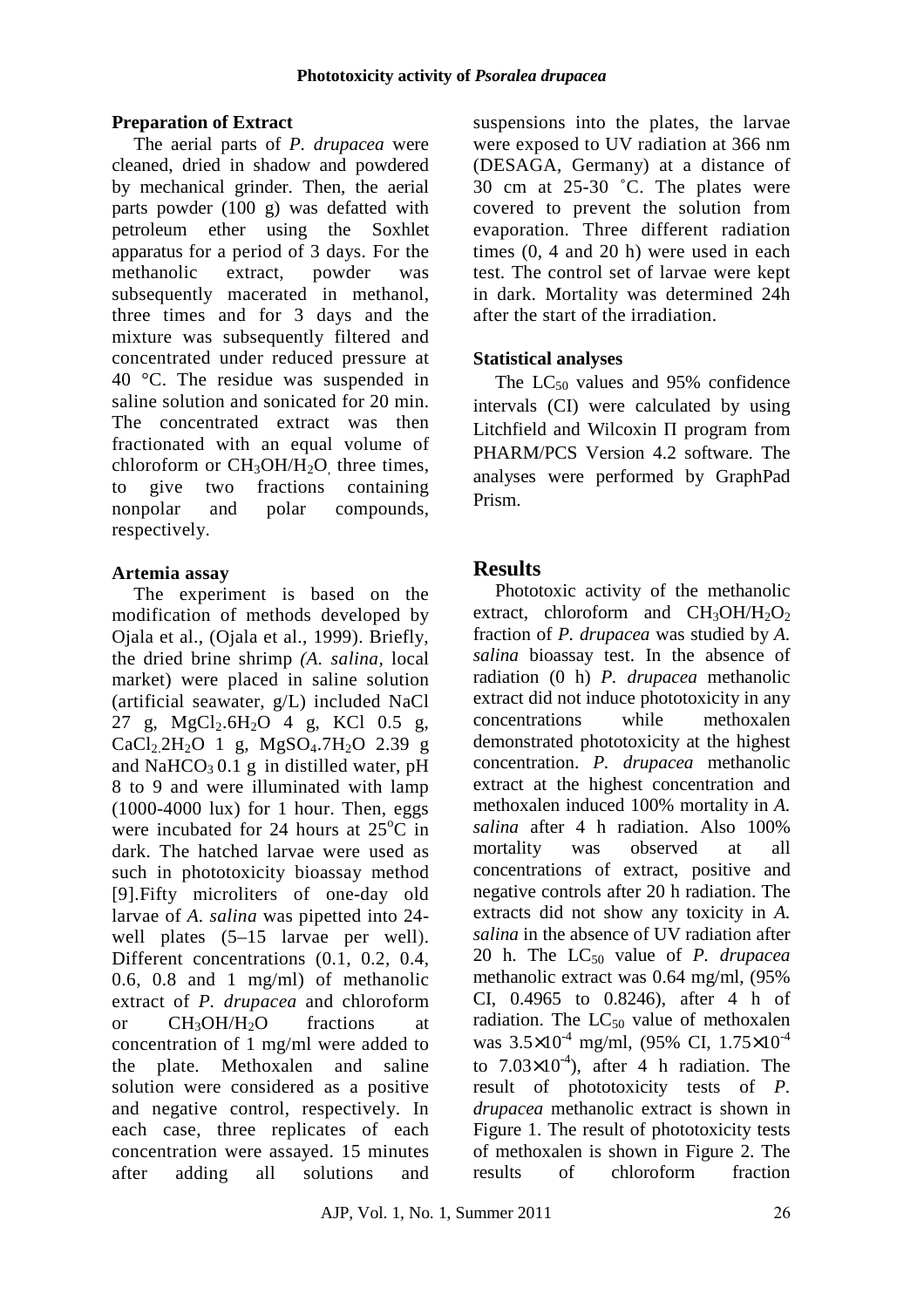phototoxicity were similar to that of methanolic extract of *P. drupacea* but no mortality was observed in  $CH<sub>3</sub>OH/H<sub>2</sub>O$ fraction at 4 h radiation (the results of neither fractions were shown).



Figure 1. Effect of the *P. drupacea* methanolic extract in conjunction with UV 366 nm on *Artemia salina* at 4 h after radiation. Mean value of all measurements is 3.



Figure 2. Effect of methoxalen in conjunction with UV 366 nm on *Artemia salina* at 4 h after radiation. Mean value of all measurements is 3.

#### **Discussion**

To evaluate phototoxicity of many chemicals, the application of *A. salina* is a beneficial method and it is a fast, simple and inexpensive technique. Considering the results of the other phototoxicity tests, for this study three different radiation times (0, 4 and 20 h) was employed. To show any toxicity, 0

h was chosen and for evaluating the extract phototoxicity, 4 h was used while 20 h exposure time was for making sure if there was phototoxicity at all (Ojala et al., 1999 ). In the absence of radiation (0 h) methoxalen exhibited phototoxicity at the highest concentration tested which was in agreement with other studies (Ojala et al., 1999). Results of 4 h radiation time showed 100% mortality at the highest concentration of methanolic extract and methoxalen, so 20 h radiation was not considered. The results of this study showed that *P. drupacea* methanolic extract and chloroform fraction induced phototoxic activity in *A. salina* after 4 h radiation. *P. drupacea* is a rich source of furanocoumarins which is a kind of nonpolar phototoxic constituents and phototoxicity of *P. drupacea* is related to phototoxic constituents that are present and accumulate in nonpolar chloroform fraction (Frederiksent et al., 1989; Liu et al., 2004). According to the data, it is concluded that the methanolic extract of *P. drupacea* and its chloroform fraction have phototoxicity activity using *A. salina* bioassay system.

#### **References**

- Backhouse CN, Delporte CL, Negrete RE, Erazo S, Zuniga A, Pinto A ,Cassels BK (2001). Active constituents isolated from *Psoralea glandulosa* L. with antiinflammatory and antipyretic activities. J Ethnopharmacol, 78:27–31.
- Chena Y, Wangb HD, Xiaa X, Kungc HF, Pana Y , Kong LD (2007). Behavioral and biochemical studies of total furocoumarins from seeds of *Psoralea corylifolia* in the chronic mild stress model of depression in mice. Phytomed, 14:523–529.
- Chobot V, Vytlačilová J, Kubicová L, Opletal L, Jahodář L, Laakso I ,Vuorela P (2006). Phototoxic activity of a thiophene polyacetylene from Leuzea carthamoides. Fitoter, 77:194–198.